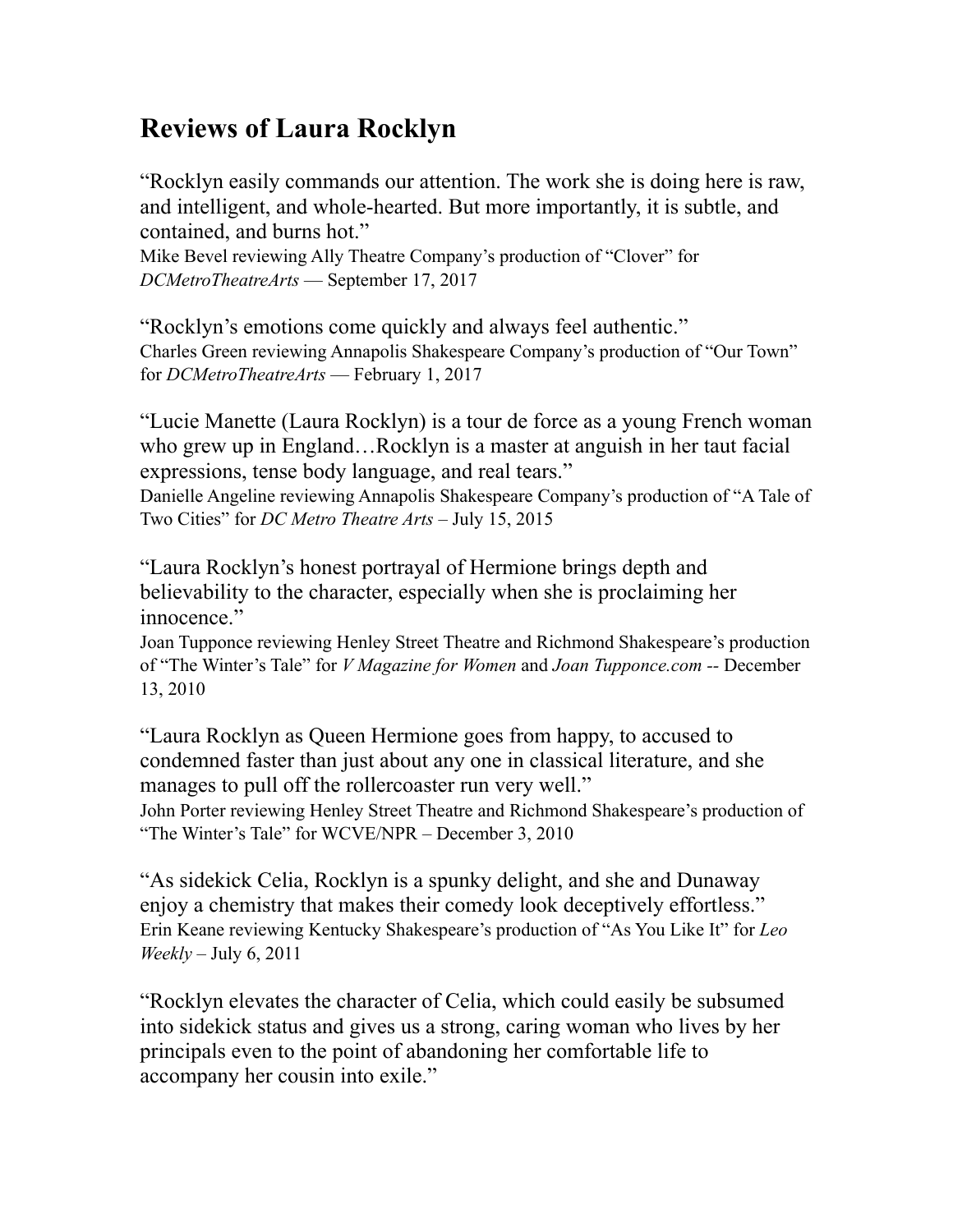Scott Dowd reviewing Kentucky Shakespeare's production of "As You Like It" for *Arts-Louisville.com –* July 1, 2011

"As one of the most beloved heroines in all of literature, who carries the entire story on her slender shoulders, Laura Rocklyn does not disappoint. Whether in ensemble dances, *pas de deux* with Mr. Darcy, or solos, she glides among wit, charm, anger, self-doubt, mortification, surprise and love. Her Lizzie is intelligent as she is lovely, with the perfect sly smile and sharp sense of humor."

Jennifer Georgia reviewing Annapolis Shakespeare Company's production of "Pride & Prejudice" for *DC Metro Theater Arts* — March 22, 2019

"Laura Rocklyn is likewise a delight with her portrayal of Jane, the quintessential naughty farmer's daughter, and it should be noted that her lowcountry accent was impeccable."

Jill Kyle-Keith reviewing Chesapeake Shakespeare Company's production of "Wild Oats" for *DC Theatre Scene* -- March 8, 2016

"Laura Rocklyn is superb in a dual role as Kate, the upper-class maiden and a lower class barmaid with whom Marlow was quite taken." Bev Fleisher reviewing Pallas Theatre Collective's production of "She Stoops to Conquer" for *DCMetro Theater Arts* – May 17, 2014

"Rocklyn is earnest, delivering her character with a naïve sense of congeniality that blossoms into a deeper understanding as the play progresses. There is a naturalness about her overall portrayal that fits the dialogue of Emily Webb like a tailored glove. Her main scene leading up to the soda shop encounter with George is one of the most emotionally vivid moments in the production, seconded only perhaps by her breakdown late in the third scene."

Amanda Gunther reviewing Annapolis Shakespeare Company's production of "Our Town" for *TheatreBloom* — February 1, 2017

"Truffaldino's arrival and subsequent reveal of the living Federigo Rasponi (Whistle) brings the burning fire of Laura Rocklyn as Beatrice Rasponi, masquerading with bravado and gilt as her recently departed brother. She turns the play on its head both with her arrival and quick-fire alternation between lovestruck Beatrice and bold, resurrected Federigo. Her performance is passionate and driven; truly a joy to watch." Paul Davis reviewing Annapolis Shakespeare Company's production of "The Servant of Two Masters" for *Theatre Bloom* – May 27, 2015